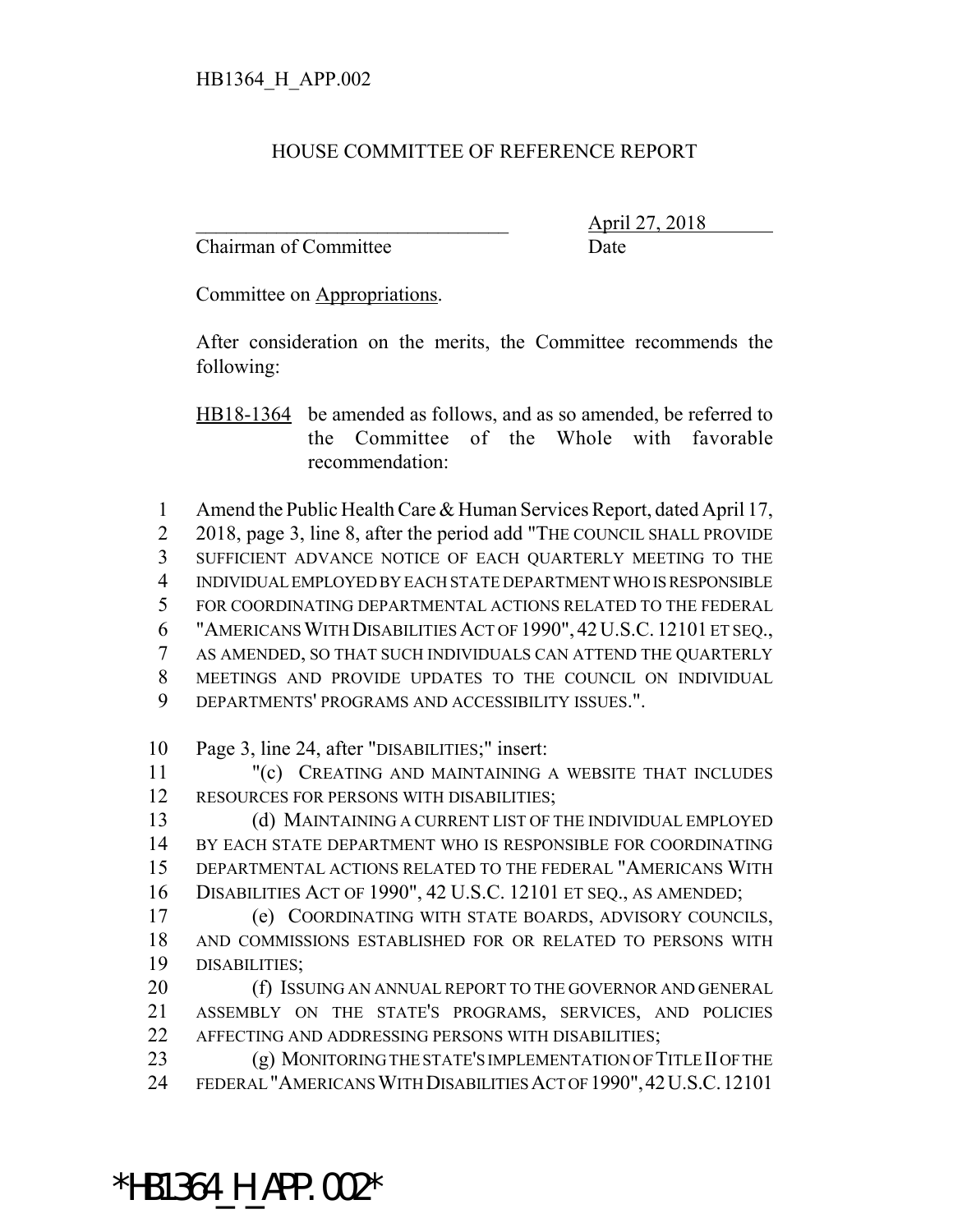ET SEQ., AS AMENDED;

 (h) ACTING AS AN ADDITIONAL ENTRY POINT FOR PUBLIC GRIEVANCES REGARDING DISABILITY ISSUES AND REFERRING THOSE GRIEVANCES TO THE APPROPRIATE STATE AGENCY OR PERSONNEL;".

- Reletter succeeding paragraphs accordingly.
- Page 3, line 29, strike "DISABILITIES." and substitute "DISABILITIES, INCLUDING BUT NOT LIMITED TO RESEARCH ON HOUSING, TRANSPORTATION, EMPLOYMENT, EDUCATION, AND HEALTH CARE ISSUES AS THOSE ISSUES RELATE TO PERSONS WITH DISABILITIES.".
- Page 4, strike lines 11 through 17 and substitute:
- "Page 6 of the bill, after line 7 insert:

 "**SECTION 10.** In Colorado Revised Statutes, 42-1-227, **amend** (1) introductory portion; and **add** (2) as follows:

 **42-1-227. Disabled parking education program.** (1) Subject to the availability of funds appropriated under section 42-1-226, the 16 Colorado advisory council for persons with disabilities, created in section 17 24-45.5-103, C.R.S., SECTION 25.5-1-703:

 (2) (a) NOTWITHSTANDING THE PROVISIONS OF SUBSECTION (1) OF THIS SECTION, BEGINNING JANUARY 1, 2019, AND CONTINUING THROUGH 20 JUNE 30, 2020, UNLESS OTHERWISE PROVIDED FOR IN SUBSECTION (2)(d) OF THIS SECTION, THE DEPARTMENT OF HEALTH CARE POLICY AND FINANCING, REFERRED TO IN THIS SECTION AS THE "DEPARTMENT", SHALL DESIGNATE A COLORADO NONPROFIT ORGANIZATION, REFERRED TO IN THIS 24 SUBSECTION (2) AS "NONPROFIT ORGANIZATION", TO PERFORM THE DUTIES 25 AND RESPONSIBILITIES SET FORTH IN SUBSECTIONS  $(1)(a)$  and  $(1)(b)$  OF THIS SECTION CONCERNING THE DISABLED PARKING EDUCATION PROGRAM. THE DEPARTMENT IS AUTHORIZED TO APPROPRIATE ANY MONEY APPROPRIATED PURSUANT TO SECTION 42-1-226 TO THE DESIGNATED NONPROFIT ORGANIZATION.

 (b) ON OR BEFORE SEPTEMBER 1,2018, AN INTERESTED NONPROFIT ORGANIZATION SHALL SUBMIT AN APPLICATION TO THE DEPARTMENT TO 32 BECOME THE DESIGNATED NONPROFIT ORGANIZATION. THE DEPARTMENT SHALL CONSIDER THE FOLLOWING CRITERIA IN DETERMINING WHETHER TO DESIGNATE A NONPROFIT ORGANIZATION TO ADMINISTER THE DISABLED PARKING EDUCATION PROGRAM:

 (I) WHETHER MORE THAN FIFTY PERCENT OF THE NONPROFIT ORGANIZATION'S BOARD HAS A DISABILITY;

\*HB1364 H APP.002\* -2-